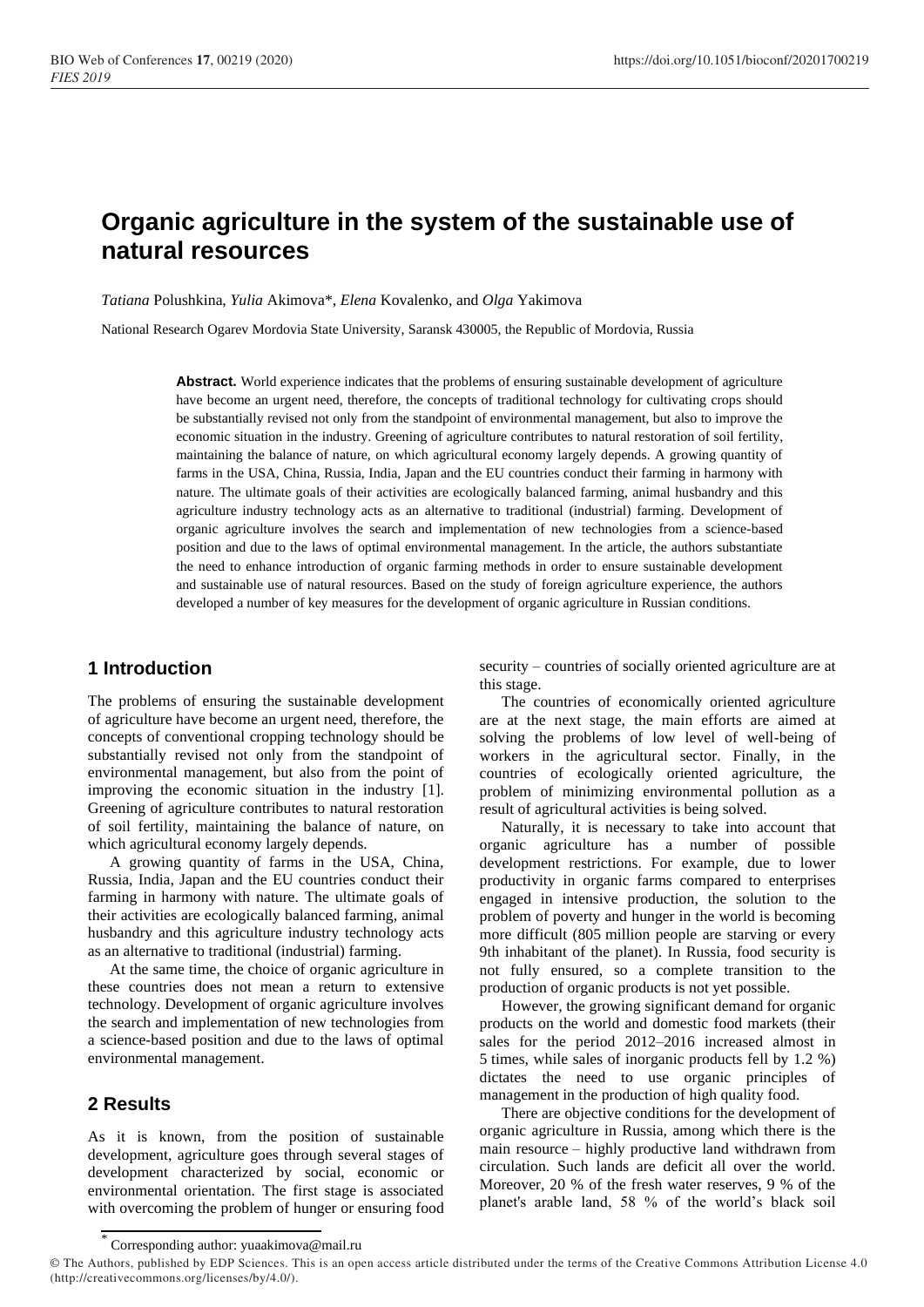reserves are concentrated in Russia as a whole. The amount of mineral fertilizers used in our country is 10 times less than in many countries of the world (for example, compared to the United States – 11 times less, with China  $-23$  times less) [2].

A very significant factor determining the possibility of developing organic agriculture in Russia is the availability of sufficient human resources in rural areas of the country: more than 6 thousand eco-settlements and farms, more than 18 thousand farmers, 4.5 million people involved in agriculture, about 10 % of urban residents who are ready to move to the village.

Organic agriculture can become one of the potential growth points for rural settlements, as indicated in the Strategy for sustainable development of rural territories of the Russian Federation until 2030. Given that almost 40 % of agricultural products in the country are produced in private smallholdings in compliance with some organic principles of management, the production of environmental products can be extremely important for raising the income level of rural workers.

Rural settlements make up more than 80 % of the total number of municipalities of the country, being the main form of territorial organization of local selfgovernment. In these conditions, it is necessary to look for new effective ways of their development, and the State should create motivating mechanisms for selfdevelopment of rural territories in order to increase their competitiveness, as well as by stimulating the development of organic management methods [3].

Currently, about 1/3 of the total pollution of nature has an impact on the agricultural sector of the economy [4]. In Russia, the annual economic damage from intensive agriculture exceeds 3 billion rubles. Improving the quality of life and health of Russians will be facilitated by improvement of the environmental situation in the regions due to the abandonment of fertilization, distribution of pesticides and other chemicals during organic agriculture development.

Organic agriculture can reduce the amount of energy spent on 1 hectare of cultivated land by almost 3 times (mainly due to the abandonment of application of synthetic mineral fertilizers and pesticides, as a result of the use of local feed and processing products), which will lead to a significant reduction of greenhouse gases emission [5].

Production processes that are independent of the supply of fertilizers, pesticides, herbicides, antibiotics, growth hormones etc. make agriculture less dependent on external economic factors [6]. The organic agriculture for modern Russia can also be considered as one of the elements of innovative development, since products with new consumer properties that are so useful for humans are starting to be offered on the food market.

In addition, organic agriculture can be conducted on the land of risky farming where industrial agriculture is unprofitable. Thirty years of world practice have proved that organic agriculture can develop in depressed regions provided that there is a favorable ecology.

#### **3 Discussion**

It should be noted that the idea of ecological farming is not new; it has its roots in the scientific works of the classics of domestic agricultural science too. The founder of Russian agronomic science, A.T. Bolotov (1738–1833), as early as 1771, in his work "On the fields' separation", formulated the basic principles of agroecology – farming in harmony with nature. This was Russia's first handbook on organizing of agricultural territory through the introduction of crop rotation. His ideas and action-oriented recommendations are still used abroad in the production of biologically complete and healthy products.

The issues of ecologization were further developed in the works of I. M. Komov (1750–1792), A.V. Sovetov (1826–1901), A.N. Engelgardt (1832–1893), P.A. Kostychev (1845–1842), V. V. Dokuchaev (1846– 1903), I.A. Stebut (1833–1923) and others.

In Russia, among the scientific and practical ideas in the 20th and early 21st centuries that are close to the notion of organic agriculture it should be noted grass rotation farming system developed before the war period by V.R. Williams (1863–1939).

In Germany, in the 1920s, biodynamic farming was developed as an early and still valid version of organic agriculture. Its theoretical provisions were developed by the Austrian scientist R. Steiner – the founder of anthroposophy. The biodynamic direction considers all living things as a well-balanced whole on the scale of not only earthly, but also cosmic relationships. It proceeds from the recognition of the Moon and stars influence on plants development linking it with the position of celestial bodies.

The social and practical foundation for the modern organic agricultural movement was laid in the 1940s in the publications of the British botanist Albert Howard, who spent a long time in India as an agricultural consultant. Studying local farming methods, he came to the conclusion that they were better than those offered by agricultural science. For advanced ideas and proposals to improve agricultural production, he earned the title of father of modern organic agriculture.

In 1939, Eva Balfour, under the influence of Howard's works, set up the world's first scientific experiment on agricultural land in the UK to compare conventional and organic agriculture. After 4 years, her book "Living Soil" was published. The work obtained a wide circulation and led to the founding of one of the most well-known organizations in organic agriculture today – the Soil Association.

In 1950, the Swiss couple Hans and Maria Muller developed biological methods of organic farming.

In 1968, the German microbiologist Hans-Peter Rush laid the foundations for bio-organic agriculture. In his book "Soil Fertility", he connected microbiology with soil fertility and also developed ideas about biological integrity, as well as the unity of food production and nature.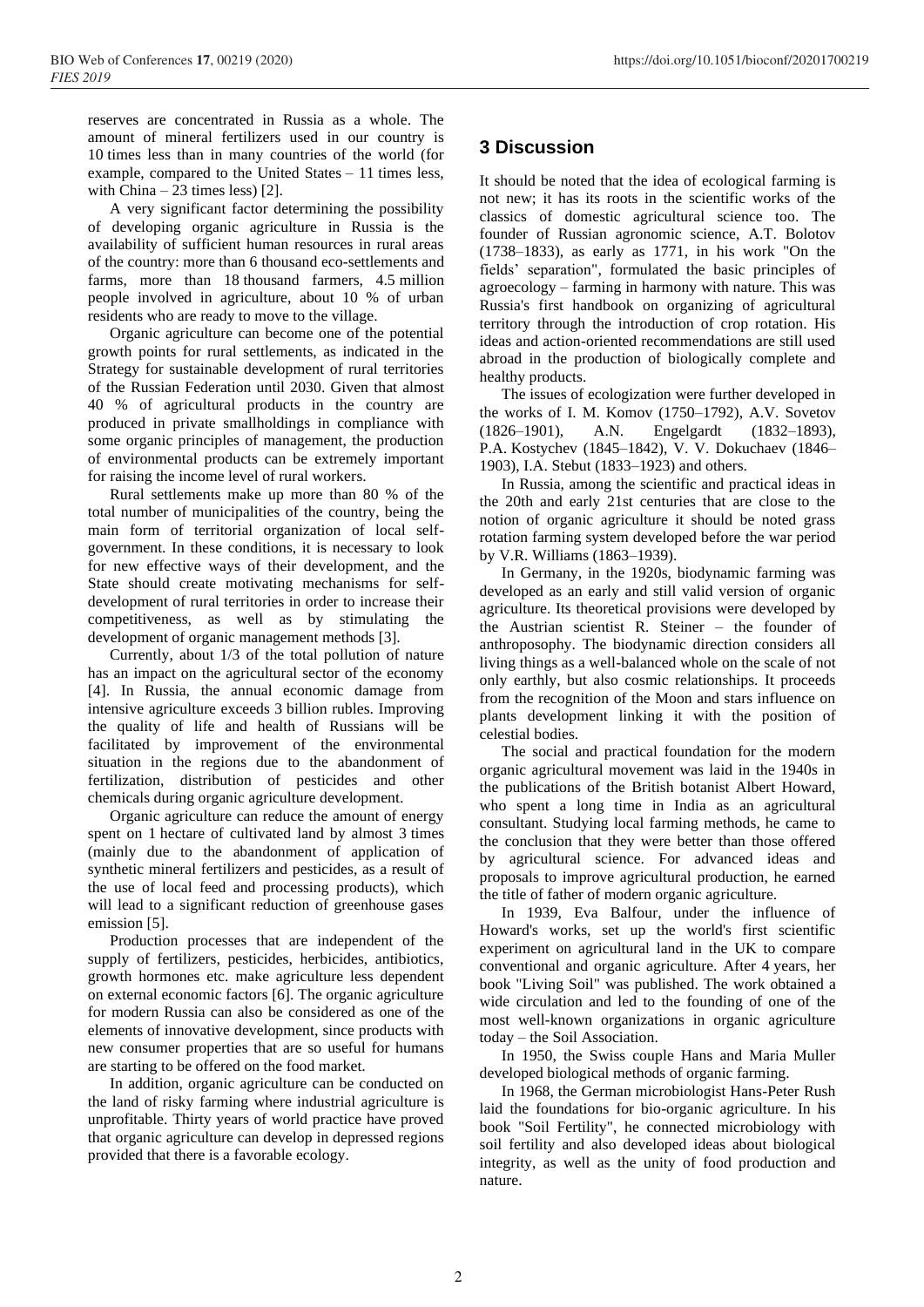In Japan, organic agriculture began developing about 100 years ago. An important contribution to its development was made by the philosopher Mokichi Okada. He paid special attention to the so-called "natural agriculture", the principles of which mostly comply with modern organic agriculture.

The term "organic agriculture" or "organic farming" was first used by the English scientist in the field of agriculture, Lord James Northbourne in his book "Take care of the land." He used this term not only in relation to organic fertilizers applied to the soil, but also as a concept of designing and farm management as an integrated system that combines soil, crops, animals and society. Today this systemic approach is fundamental to understand and make decisions in the field of organic agriculture.

A distinctive feature of organic agriculture is keeping soil fertility through the activation of biological methods of exposure [7]:

• minimization of soil cultivation, when soil fertility is maintained due to minimization of cultivation, taking into account its permissible level for different soil and climatic zones of the country; weed, pest and disease control; incorporation of organic fertilizers; coordination of the processing system with biological features of cultivated plants;

• instead of introducing nutrition elements in a directly digestible form, the replenishment of nutrition elements is provided mainly from 3 sources: various organic fertilizers; sparingly soluble minerals; nitrogenfixing plants;

• manure is recommended to be used in the form of compost, because, in addition to increasing the efficiency of its storage and digestibility by plants, the pollution of water bodies, atmospheric air with nitrogen compounds and their accumulation in the final commercial product are reduced;

• in conditions of a limited amount of manure, the role of straw increases as an organic fertilizer, which is more environmentally friendly when compared to manure, contains 3.4 times more organic matter;

• use of green manures in organic agriculture;

• use of peat and poultry manure in organic agriculture. Peat contains few nutrients available for plants, but it increases the humus content and improves soil structure. According to various estimates, there are 250 to 500 billion tons of peats in the world. Peatlands cover about 3 % of the land area. In Russia, the leader in peat reserves, the share of land occupied by them in Tomsk region reaches 31.8 % (Vasyugan Swamp), in Vologda region – 12.5 %. Finland is the world leader in peat extraction (30.6 %);

• crop rotation in organic agriculture;

• protection of crops against weeds, diseases and pests in organic agriculture conditions. The limited vision of conventional integrated plant protection methods has led researchers in sustainable agriculture to develop a bio-intensive integrated approach based on an environmental approach. Its essence lies in the fact that the main attention is paid to preventive measures; biological methods for regulating the number of pests are

actively used; the least toxic materials are used to control their numbers. In organic agriculture, various methods can be used to prevent the spread of pests;

• breeding and seed production in organic farming. Organic agriculture does not require varieties with higher yields, primarily because of the risk of losing profits due to susceptibility to diseases. Varieties are needed that are characterized by higher crop stability by increasing adaptability to organic farming systems, which causes less yield loss;

• limitations of GMO use. The International Federation of Organic Agriculture Movements is opposed to genetic engineering because of the unprecedented danger it poses to the entire biosphere, as well as direct economic and environmental risks for the organic producers;

• ecological (organic) animal husbandry. In organic animal husbandry, it is unacceptable for animals to suffer and die. This moral aspect of relationships with rational beings determines special status of animals on the farm. These are living things that need to be taken care of, that can suffer, that can interact with each other and with people.

Currently, the trends in the development of organic production are topical in more than 180 countries of the world, and this figure is increasing annually due to the fact that organic products are becoming popular in many segments of the population for various objective reasons [8]. The area of lands under organic production in the world is growing constantly (Fig. 1).



**Fig. 1.** Dynamics of agricultural land under organic production in the world, million hectares [9]

Thus, if in 2010, the total land area under organic production amounted to 35.7 million hectares, in 2017 – 69.8 million hectares, which amounted to 1.4 % of the total agricultural land in the world. Over the past 17 years, its area has increased more than 4 times, more than 2 million organic producers are certified. Nevertheless, currently, a little more than 1 % of the global agricultural land is used for organic production.

According to FiBL and IFOAM data for 2017, countries such as Australia, Argentina, China, Spain, USA, Italy, Uruguay, India, France and Germany have more than 1 million hectares of land for organic production. As for the Russian Federation, 656.93 hectares of organic land are registered here.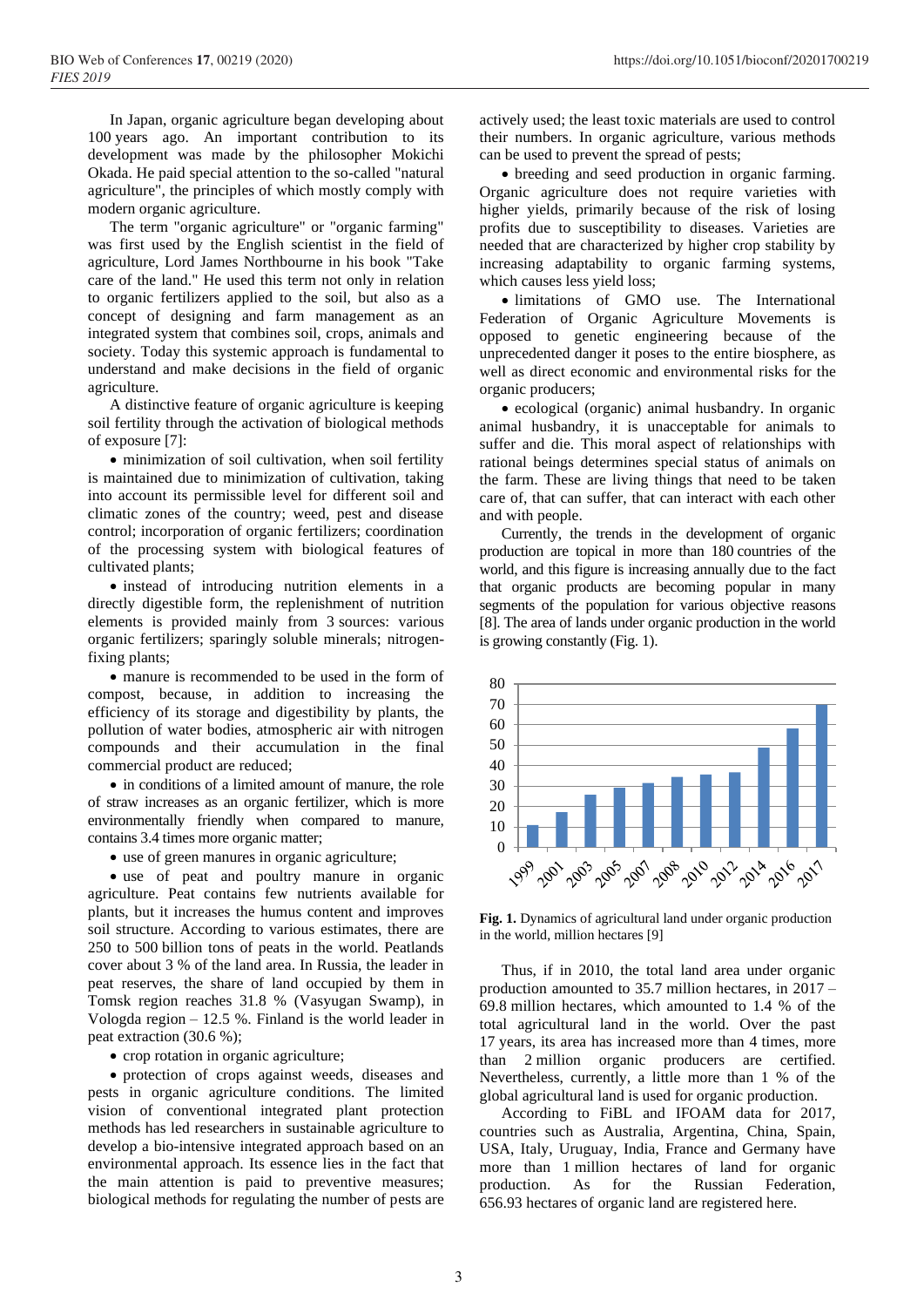One of the largest centers for the development of organic agriculture is the European Union. More than 50 % of all the farmers are actively involved in introducing new methods of rural development, which has been a political priority for the past 30 years. 112 million people live in rural areas, which comprise about 52 % of the EU territory. They find work not only in agriculture, but also in the food industry and tourism, which employ about 15 million people. However, rural areas continue to face many social challenges, including high unemployment, declining incomes and lack of infrastructure and services.

Currently, the main types of organic land use in the EU are:

• arable crops – crops, mainly cereals, fresh vegetables, green fodder, legumes and oilseeds;

• permanent plantings – permanent crops such as fruit trees and berry plants, olive groves and vineyards;

• permanent pastures – pastures and meadows.

In 2017, organic land in the European Union was distributed as follows:

• among arable crops: cereals – 1.995 million hectares, grain legumes - 386.3 thousand hectares, oilseeds – 269.7 thousand hectares, green fodder – 2.198 million hectares, root vegetables – 38.5 thousand hectares, vegetables – 158.9 thousand hectares;

• perennial crops: berries – 36.7 thousand hectares, citrus fruits – 54.3 thousand hectares, temperate climate fruits – 101.5 thousand hectares, subtropical fruits – 14.0 thousand hectares, grapes – 323.0 thousand hectares, nuts – 264.5 thousand hectares, olives – 510.9 thousand hectares.

In 2017, compared to 2016, there was a significant increase in the area of oilseeds – by 19 %, root crops – by 15 %, vegetables – by 17 %, subtropical fruits – by 17 %, nuts – by 13 %.

Next step is to consider the production of organic products in the EU countries.

The largest number of cattle is in Germany, France and Austria, but the highest share of organic cattle is in Latvia (25.1 %), Sweden (20.5 %), Austria (20.3 %) and Czech Republic (18.9 %). According to available data, pig production is highest in Denmark, Germany and France. As for organic poultry production, here we can distinguish France and Germany, and by share – Denmark, Luxembourg and Sweden.

Organic cow milk is produced in all the European countries. Since 2008, it has almost doubled, which indicates a growing demand for milk and dairy products. By the end of 2017, milk production in the European Union reached 4.3 million tons, which is 3 % of all its production in the region.

In 2017, the leaders among the EU countries in milk production were Germany – 939.1 thousand tons, France –  $678.8$  thousand tons, Austria –  $612.6$  thousand tons, Denmark – 541.4 thousand tons, UK – 492.0 thousand tons, Sweden – 414.2 thousand tons, Italy – 396,1 thousand tons (data for 2016), Netherlands – 247.8 thousand tons, Belgium – 112.1 thousand tons.

All the EU countries have shown rising output of organic eggs. So, in 2017, the leaders were: France – 1.38 billion pcs., Germany – 1.29 billion pcs., Netherlands – 883.0 million pcs., Denmark – 307.9 million pcs., Austria –131.7 million pcs., Sweden – 380.1 million pcs., UK – 255.7 million pcs., Belgium – 121.9 million pcs.

Our country ranks 17th in the world in the number of certified land and one of the first in its gain in 2014 – 2015, but, unlike many countries, no less than 30 % of certified land falls on future projects (Fig. 2). For example, in Moscow Region, more than 10 thousand hectares of land, which are not actually used in agriculture, are certified. This situation is typical precisely to our country, where there are a lot of lands. In European countries, the amount of certified land is almost equal to the amount of cultivated land [10].



**Fig. 2.** Amount of certified land in the Russian Federation, thousand hectares

We are becoming like Europe in many structural positions. For example, in Europe, most households produce fruits, vegetables, cereals and dairy products, the same situation is in Russia:

- cereals and grain products  $-23\%$ ;
- fruits, vegetables, drinks  $-22\%$ ;
- dairy products  $-13$  %;
- meat and meat products  $-11\%$ ;
- processing  $-11\%$ ;
- wild plants  $-6\%$ ;
- others  $-14\%$ .

In Russia, the number of organic agricultural producers certified by international standards is more than 80. Most of them are in the field of plant growing. Profit from the production of organic products is obtained by those manufacturers who were able to establish vertical integration, including processing of products [10].

Such a quantity is, certainly, not enough to fill the market. The analysis shows that the consumption of organic products in Russia is growing at a good pace, and in order to improve the market situation, an annual increase in the number of certified enterprises to 200 per year is necessary. In this case, Russia will be able to come close to the performance of leading European countries over the course of  $8 - 10$  years. However, today, the growth is 4 –5 enterprises per year only. This is largely due to the fact that the State practically does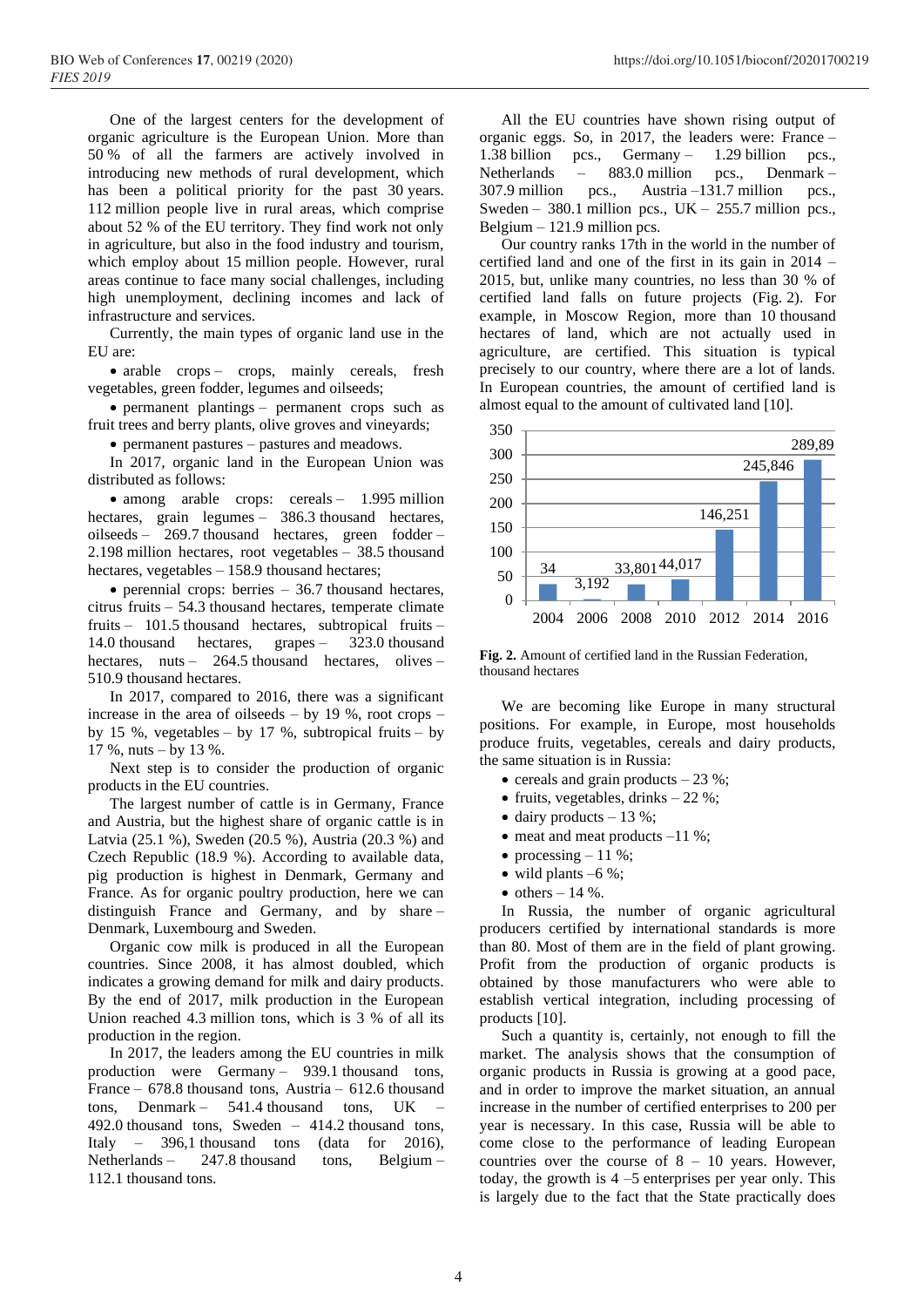not participate in the formation of this direction of agriculture in our country. The USA and Europe live by other principle – they invest heavily in the development of this sector and provide state subsidies to organic farmers.

Organic agriculture will lead to the creation of a multifunctional agricultural economy with its full development and functioning. It will facilitate the organization and distribution of farms, small, medium and joint ventures, depending on the characteristics of the territories, natural resource and labor potential and the prospects of villages, zones and regions of the country. This approach will enrich the content and concept of a market type organic farming system and will allow achieving sustainable development and efficient use of useful territories in the long term.

## **4 Conclusion**

Organic agriculture should be seen as an effective way of accumulating capital in rural areas where modern Russian private smallholdings produce more than half of all the agricultural products  $-$  in an amount not less than 1,850 trillion rubles with total production of 3.370 trillion rubles. Most of these products are produced in a natural way, which already creates a good base for organic agriculture. If at least 5 % of agricultural producers can officially go into the high value-added sector of organic agriculture, then this will already give Russia's GDP increment of tens of billions of rubles. In the meantime, imports dominate the Russian market for organic products, often from raw materials produced in Russia. In this regard, it is necessary to develop state regulation measures for the development of organic agriculture which will contribute to increasing the efficiency of agricultural production, improving living standards of the rural population and preserving rural settlements.

The development of organic agricultural production will increase competitiveness of Russian agricultural products in the global food market, gaining new spheres of influence, improving the international image and investment climate by development of green economy. This will allow introducing the unused agricultural land into turnover. Moreover, different approaches should be used to stimulate the development of organic business principles in small business forms and large agricultural enterprises, taking into account their features. For the first ones, there should be developed such regulatory instruments that do not require significant funding and do not require the acquisition of additional knowledge.

As for agricultural enterprises, the production of their products associated with monocultures is on most of the areas. The strategies adequate to this method of land use can be more complex, based on the introduction of new high-tech methods of adaptive land use, monitoring, modern organizational structures, etc. Moreover, the level of their complexity should correspond to a specific management system and cultivated land complexity. It should be borne in mind that high-tech production does not necessarily imply a severe environmental impact.

And then there are questions whether it makes sense to increase productivity (of course, using environmentally acceptable technologies only) and where it is "more profitable" for the landscape (and, accordingly, for its user) to introduce alternative methods of management. Such methods may include a change in the organizational structure of the economy, and the introduction of other technologies, and a total phase-out of agricultural production. It is important that the strategic goal of any economy should be the increase of well-being of the rural population.

The defining Russian realities are the political, economic, social, natural heterogeneity of the territory, the weakness of the legal basis and imperfection of the taxation system. The general concept of development can consist only in the gradual transition of the existing low-tech management systems to adaptive farming systems. At the same time, existing environmental benefits should be used, for example, small amounts of mineral fertilizers and pesticides, expansion of existing, but not used areas with strict matching of farm opportunities with the landscape opportunities, and the gradual transfer of farms to the high-tech rails. The intensification should aim to reduce costs; the increase in yield cannot be an end in itself and should be carried out on the basis of the introduction of smart methods – strict monitoring of crops, compliance with agro technical measures, crop rotation, etc., as well as elite seed breeding.

# **Acknowledgements**

The study was carried out with the financial support of the Russian Federal Property Fund and the Government of the Republic of Mordovia under the framework of scientific project No. 18-410-130002.

## **References**

- 1. [V. Strezov,](https://onlinelibrary.wiley.com/action/doSearch?ContribAuthorStored=Strezov%2C+Vladimir) [A. Evans,](https://onlinelibrary.wiley.com/action/doSearch?ContribAuthorStored=Evans%2C+Annette) [T.J. Evans,](https://onlinelibrary.wiley.com/action/doSearch?ContribAuthorStored=Evans%2C+Tim+J) *Assessment of the Economic, Social and Environmental Dimensions of the Indicators for Sustainable Development*, Sustainable development, **25**[, 2](https://onlinelibrary.wiley.com/toc/10991719/2017/25/3)42–253 (2017) Retrieved from: [https://doi.org/10.1002/sd.1649.](https://doi.org/10.1002/sd.1649)
- 2. A.G. Zeldner, *World Economy: news, articles, statistics, analytics*, *The state of agricultural land in Russia*. Retrieved from: [http://www.webeconomy.](http://www.webeconomy.ru/%20index.php?page=cat&newsid=2492&type=news) [ru/ index.php?page=cat&newsid=2492&type=news.](http://www.webeconomy.ru/%20index.php?page=cat&newsid=2492&type=news)
- 3. Т.М. Polushkina, *Organic agriculture in the system of sustainable development of rural areas*, Problems of management theory and practice, **3**, 133–142 (2016)
- 4. [E.D. Lioutas,](https://onlinelibrary.wiley.com/action/doSearch?ContribAuthorStored=Lioutas%2C+Evagelos+D) [Ch.Charatsari,](https://onlinelibrary.wiley.com/action/doSearch?ContribAuthorStored=Charatsari%2C+Chrysanthi) *Green Innovativeness in Farm Enterprises: What Makes Farmers Think Green?* Sustainable development, **26**, 337–349 (2018) Retrieved from[: https://doi.org/10.1002/sd.1709](https://doi.org/10.1002/sd.1709)
- 5. A.V. Peshkova, *Economic prerequisites for the development of organic agriculture in the regions of Russia,* Int. Agricult. J., **1**, 62–64 (2012)